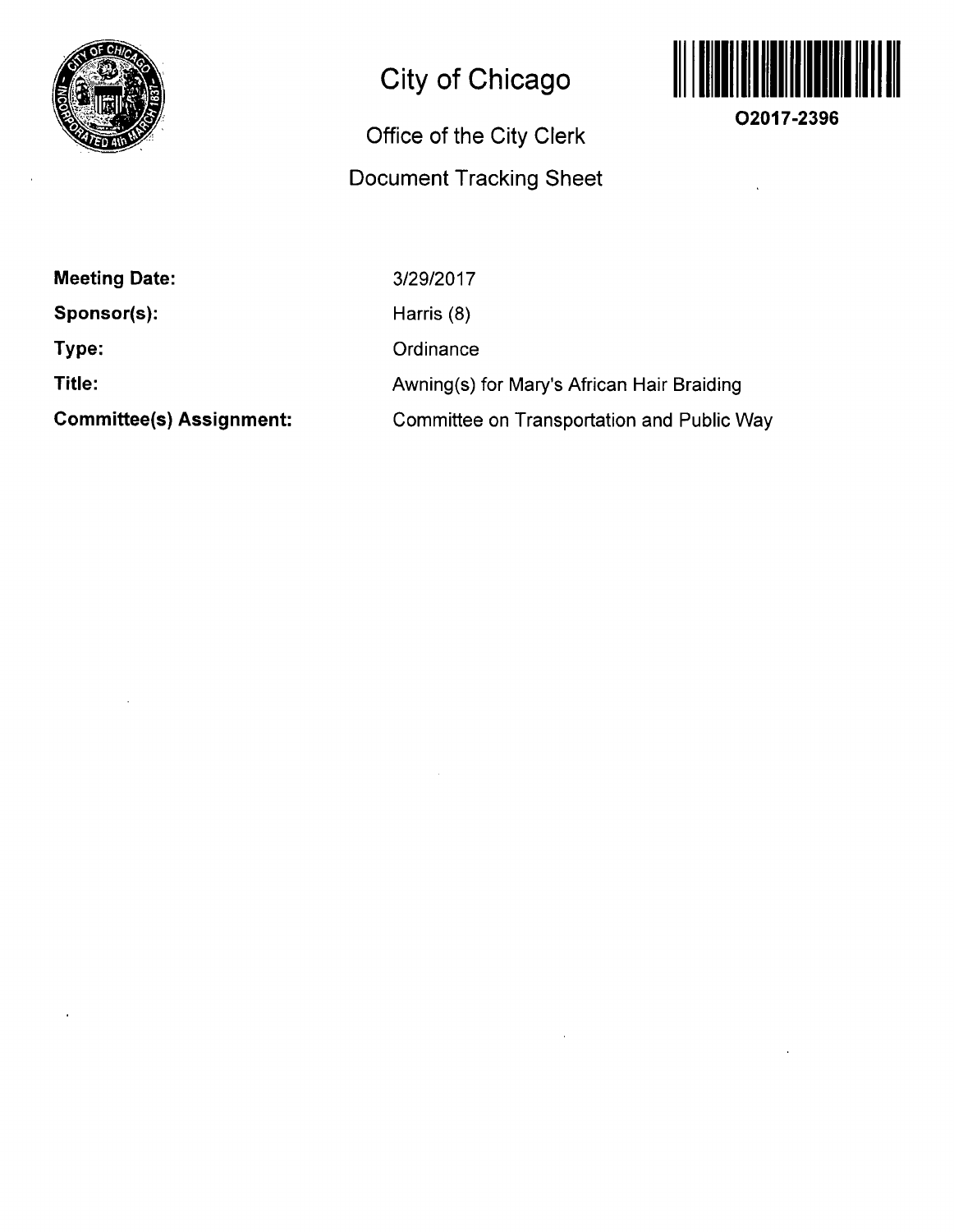**ORDINANCE** MARY'S AFRICAN HAIR BRAIDING Acct. No. 300424 - 3 Permit No. 1126109

Se It Ordained by the City Council of the City of Chicago:

SECTION 1. Permission and authority are hereby given and granted to MARY'S AFRICAN HAIR BRAIDING, upon the terms and subject to the conditions of this ordinance to maintain and use, as now constructed, one (1) Awning(s) projecting over the public right-of-way adjacent to its premises known as 1956 E. 79th St..

Said Awning(s) at E. 79th Street measure(s): One (1) at twenty-five (25) feet in length, and two (2) feet in width for a total of fifty (50) square feet.

The location of said privilege shall be as shown on prints kept on file with the Department of Business Affairs and Consumer Protection and the Office of the City Clerk.

Said privilege shall be constructed in accordance with plans and specifications approved by the Zoning Department - Signs.

This grant of privilege in the public way shall be subject to the provisions of Section 10-28-015 and all other required provisions of the Municipal Code of Chicago.

The grantee shall pay to the City of Chicago as compensation for the privilege #1126109 herein granted the sum of fifty (\$50.00) per annum in advance.

A 25% penalty will be added for payments received after due date.

The permit holder agrees to hold the City of Chicago harmless for any damage, relocation or replacement costs associated with damage, relocation or removal of private property caused by the City performing work in the public way.

Authority herein given and granted for a period of five (5) years from and after 05/23/2015.

Alderman

Michelle A. Harris 8th Ward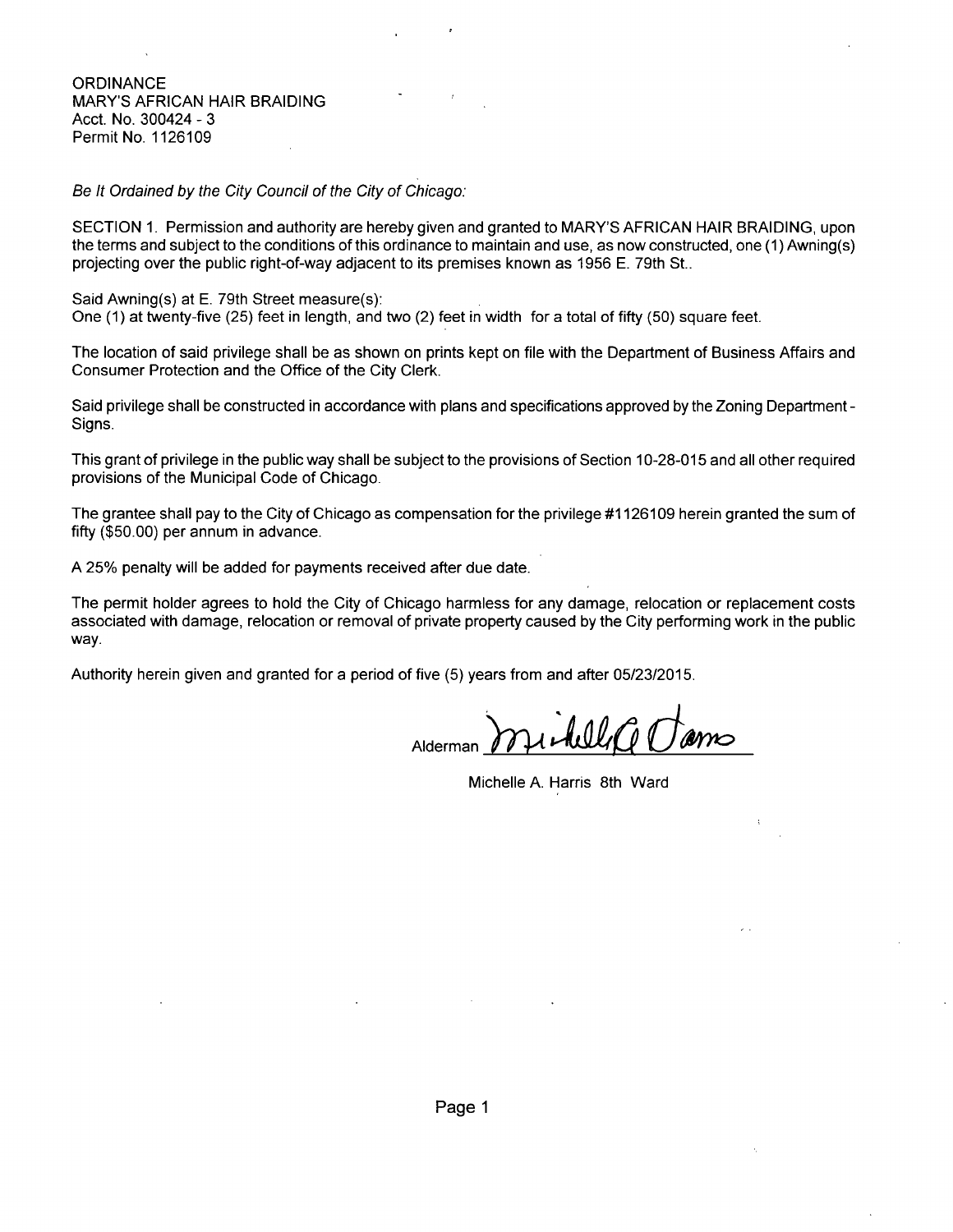$\boldsymbol{t}^{\prime}$